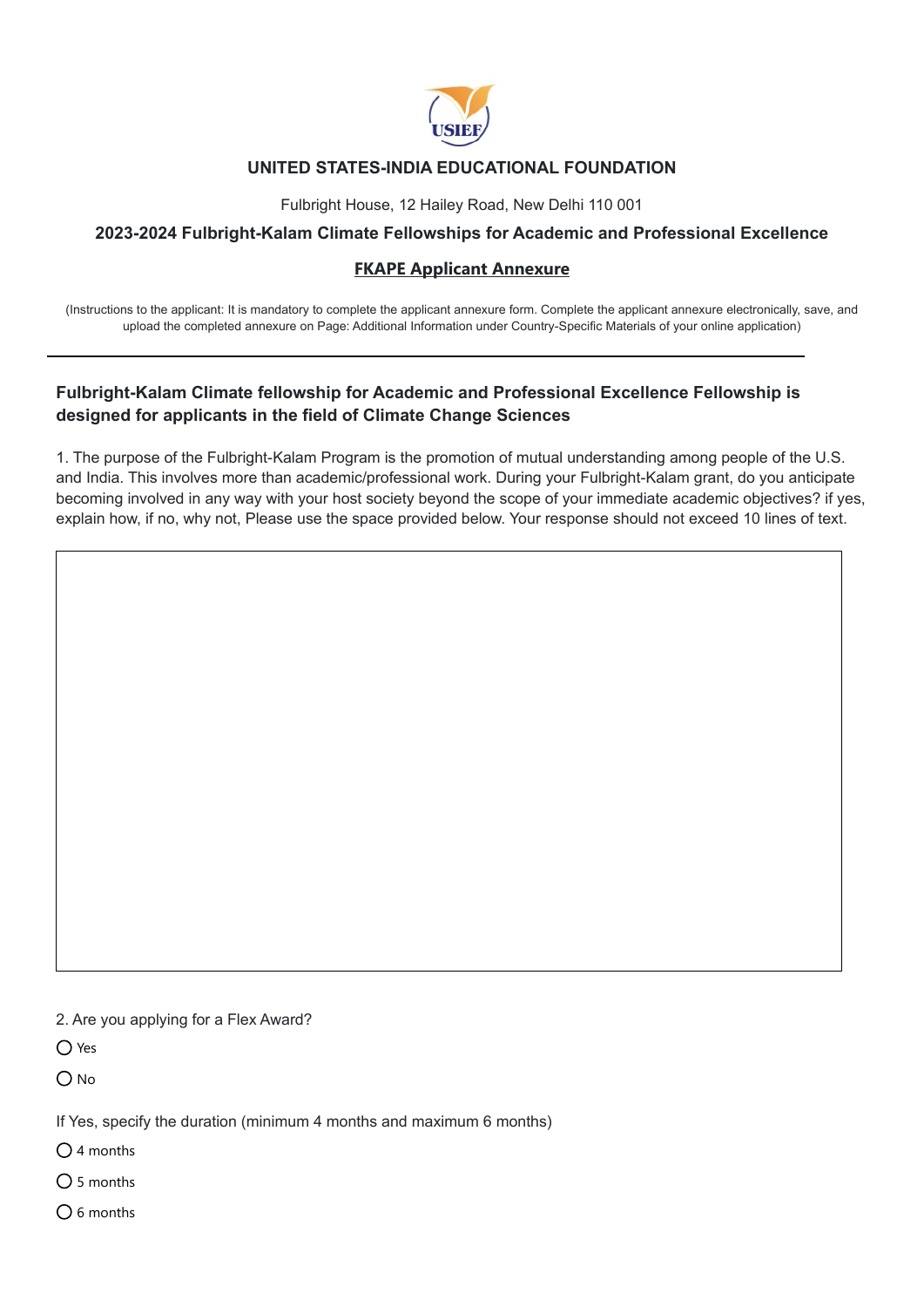You can divide your Flex Award into two segments. Grant segments may be spread over two consecutive years. Minimum length for any grant segment is one month and maximum is three months. You can propose only one, onemonth segment. Specify the start and end dates of the two segments of your proposed Flex Award.

| First Segment: Grant Start Date (mm/dd/yyyy)         | First Segment: Grant Start Date (mm/dd/yyyy)       |
|------------------------------------------------------|----------------------------------------------------|
|                                                      |                                                    |
| <b>Second Segment:</b> Grant Start Date (mm/dd/yyyy) | <b>Second Segment:</b> Grant end Date (mm/dd/yyyy) |
|                                                      |                                                    |

3**. For employed applicants only:** If employed, you must obtain the **Letter of Support from your Home Institution** for your Fulbright-Kalam application. Please obtain the letter from the appropriate administrative authority (e.g. Vice-Chancellor/Registrar/Principal/ Director) and not the immediate supervisor or head of the department.

Please indicate if you have requested your employer for this Letter of Support from Home Institution (choose as appropriate).

O Yes

 $O$  No

If yes, please answer the following questions:

Will you upload the scanned copy of your FKAPE Letter of Support from Home Institution on your online application? (choose as appropriate). If you are uploading the FKAPE Letter of Support from Home Institution then you must do so before you submit the online application. Once you have submitted the online application you will not be able to upload any documents online.

 $\bigcap$  Yes

 $O$  No

If you are not uploading the **Letter of Support from Home Institution**, is your employer sending the **"FKAPE letter of support from Home Institution"** directly to USIEF so as to reach no later than **September 15, 2022** (choose as appropriate)

 $\bigcap$  Yes

 $O$  No

If no, please give reasons.